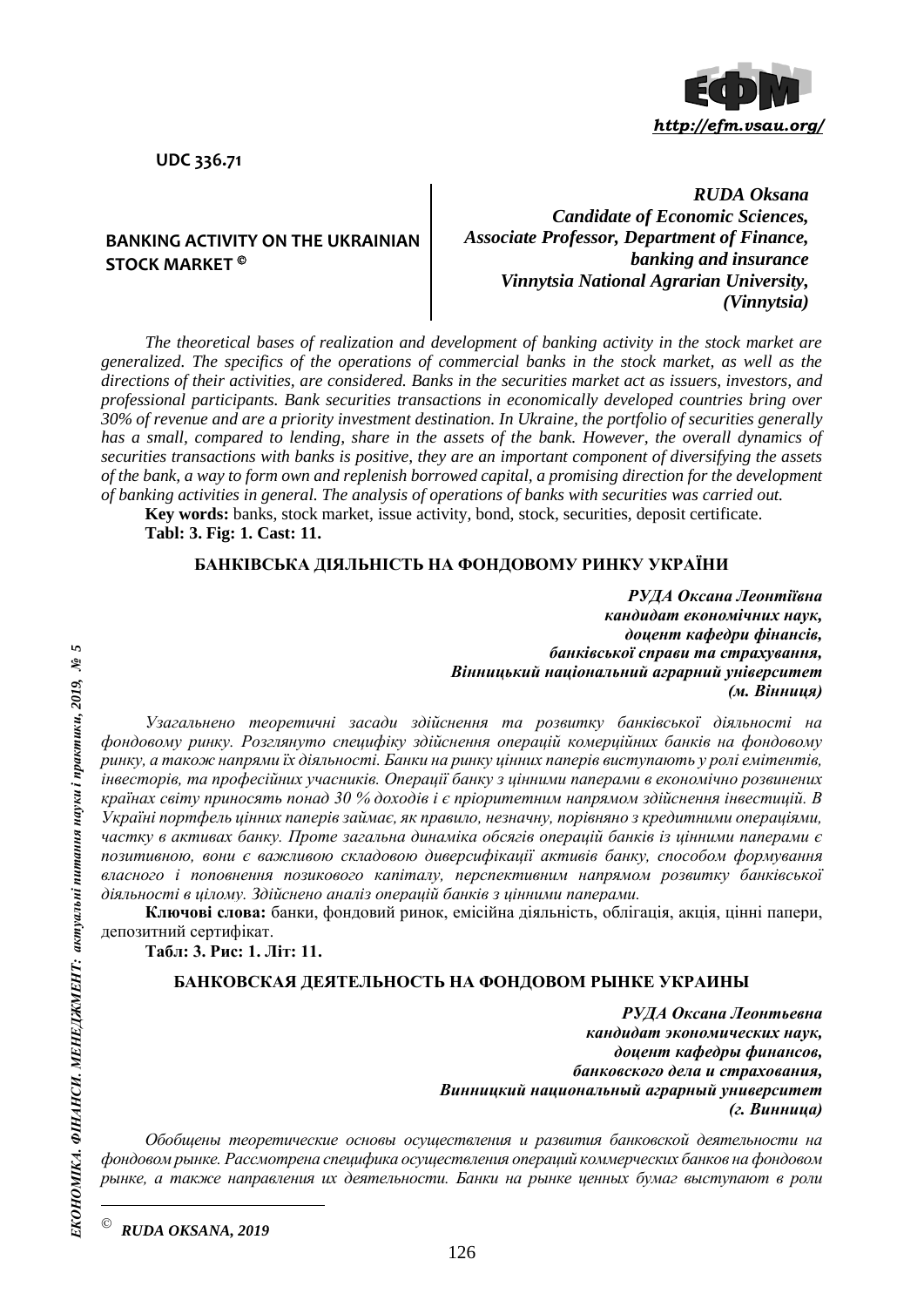

*эмитентов, инвесторов и профессиональных участников. Операции банка с ценными бумагами в экономически развитых странах мира приносят более 30% доходов и является приоритетным направлением осуществления инвестиций. В Украине портфель ценных бумаг занимает, как правило, незначительную по сравнению с кредитными операциями, долю в активах банка. Однако общая динамика объемов операций банков с ценными бумагами является положительной, они являются важной составляющей диверсификации активов банка, способом формирования собственного и пополнения заемного капитала, перспективным направлением развития банковской деятельности в целом. Осуществлен анализ операций банков с ценными бумагами.*

**Ключевые слова:** банки, фондовый рынок, эмиссионная деятельность, облигация, акция, ценные бумаги, депозитный сертификат.

# **Табл: 3. Рис 1. Лит: 11.**

**Formulation of the problem.** The stock market is an important element of the economy of developed countries and an integral part of the financial market of each country. The stock market serves as a sphere of mobilization of financial capital and becomes of special significance. The feature of the development of stock markets in recent decades is the mechanism of globalization and the growth of various financial instruments and institutions.

Due to certain historical and economic circumstances, on the securities market in Ukraine one of the main agents is commercial banks, which are universal enterprises that are able to perform all the variety of financial transactions, including in the stock segment. Securities act as a means to achieve more general objectives of banking. The attempts of banks to expand securities transactions are stimulated, on the one hand, by the high profitability of these operations, on the other hand - a relative reduction in the use of direct bank loans. Therefore, the research of banks activity in the Ukrainian stock market is extremely relevant and needs attention.

At the present stage of market transformations in Ukraine, transactions of banks with securities, in comparison with world practice, are carried out at insufficient level.

**Analysis of recent research and publications**. Britschenko O. M. devoted his theoretical, methodological and practical aspects of banks' activity to the stock market of Ukraine. [2], Lysenko Yu.M., Moroz A.M., Puriy G.M. [6], Savluk MI, Tsiganov S.A. [9], Chmutova I. M., Peresunk O.V. [10] and many other scholars. However, paying tribute to the progress of scientists, it should be noted that many issues related to the activities of Ukrainian banks in the stock market are not sufficiently studied and require further research.

**The purpose of the article** is to study and analyze banking activities in the stock market.

**Presentation of the main research material.** The stock market is an important component of the economy of any state, including Ukraine. Stock market - a set of mechanisms and rules that allow the sale and purchase of securities.

Depending on the degree of development, the stock market can act as a more or less effective mechanism for the accumulation, distribution and redistribution of free financial resources among sectors of the economy. Effective functioning of the stock market in many countries ensures the efficient use of free financial resources and sustainable growth of the economy of these countries [11, p. 171].

The main task of the stock market is the mobilization and investment of financial resources in the most attractive in terms of market efficiency, the types of entrepreneurial activity. Free circulation of capital in the stock market is ensured through the circulation of securities, which are divided into three groups:

- equity securities where the issuer is not obliged to return funds invested in its activities, but which give their owners the right to participate in the management of the issuer's business (shares);

- debt securities by which the issuer has an obligation to return funds for a specified term, but which do not give their owners the right to participate in the management of the issuer's business (government debt, corporate bonds, savings certificates and bank bills);

- derivative securities (financial futures, options, swaps) [6].

The main subjects of the stock market are its direct participants and institutions that provide operations on it. The first includes investors, brokers, dealers, managers. They are the direct participants of the operations and in most cases are responsible for the decisions made.

Banking institutions are leading institutional players in the stock market. The current banking legislation allows domestic commercial banks to carry out a wide range of securities transactions: banks can act as issuers of their own shares, bonds, deposit certificates, bills of exchange and other securities, they can buy securities at their own expense , while pursuing a variety of goals, that is, to act as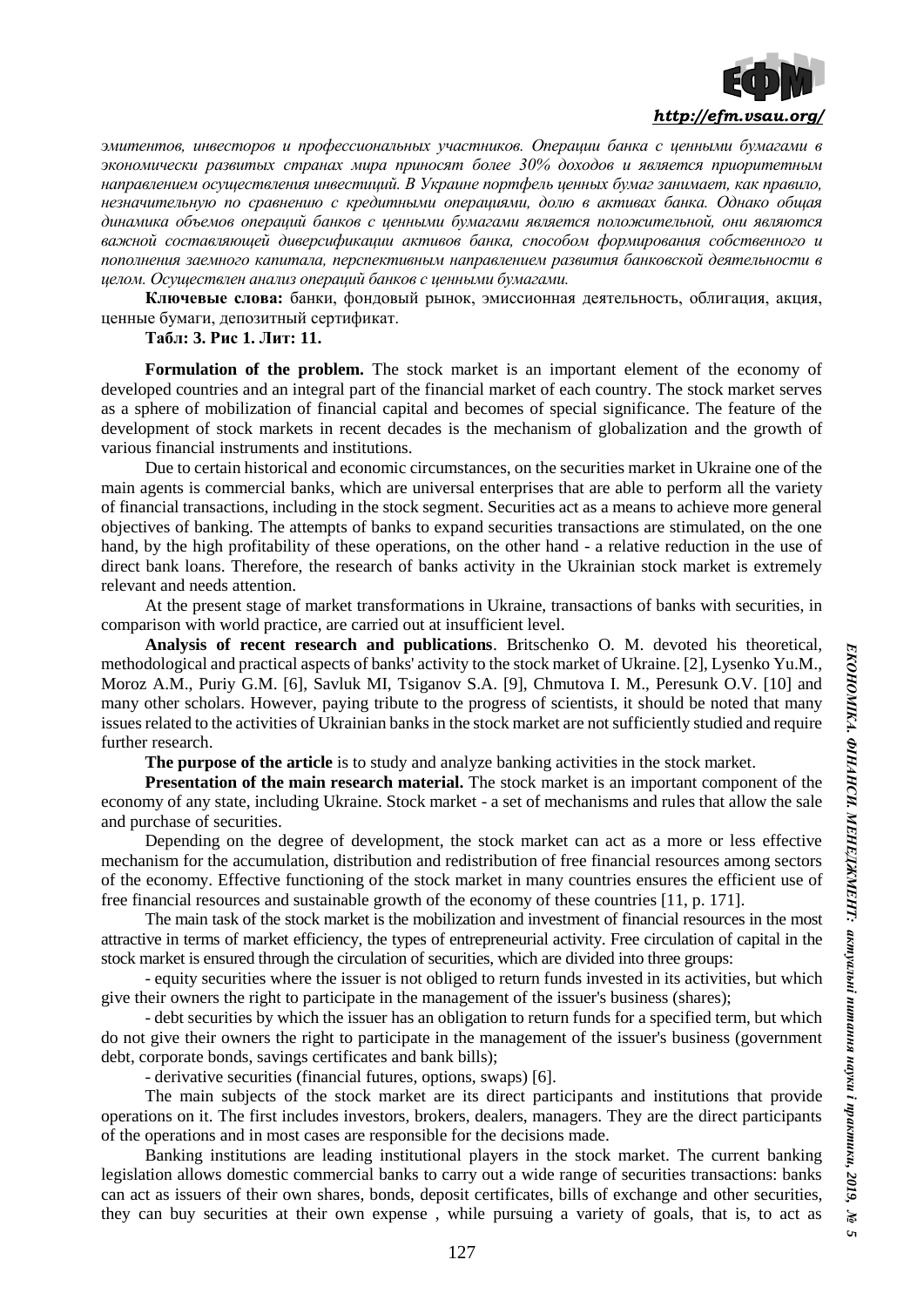

investors [2]. In addition, banks have the right to engage in intermediary transactions with securities, receiving a commission fee for this. It should be noted that at present, Ukraine has no prohibition on the direct activity of commercial banks in the securities market, which covers their intermediary activities in both the primary and secondary markets, which opens extremely unlimited opportunities for banks to participate in securities transactions.

Securities transactions promote diversification of banking activities and increase competition in the financial and credit sector. It is the presence of a competitive environment that determines the development of innovative financial methods and technologies, which, together with other measures to build a market economy in Ukraine, will ensure social progress in the state. All this determines the need for a study aimed at specifying the place and role of banks in the securities market and developing ways to improve banking operations with financial instruments and determine their effectiveness.

The activity of banks in the securities market is that they carry out operations in this market in accordance with the general rules that apply to all participants in the securities market, but they must also adhere to additional rules set by the National Bank of Ukraine. In conducting transactions in financial markets, the bank must build relationships with clients on the principles of integrity, honesty, completeness of disclosure of necessary information, execution of orders of the client exclusively in his interests. Factors influencing the bank's activities on the securities market are shown in Fig. 1



*Fig. 1.* **Factors influencing the activity of banks in the securities market [3].**

The activities of banks on the securities market can be divided into four types, which reflect the different role that banks perform in certain securities transactions:

- activity of banks as issuers (passive operations);

- activity of banks as investors (active operations);

- activity of banks as professional participants in the securities market (intermediary transactions);

- conducting traditional banking operations related to the servicing of the securities market (settlement and cash and other operations).

The issuing activity of banks consists in issuing its own securities in order to raise funds for formation and replenishment of the authorized capital, as well as for the purpose of temporarily attracting resources for carrying out separate banking operations, financing certain programs or areas of activity. Issue by a bank of securities is reflected in passive operations of banks.

Securities Transactions can be divided into the following groups:

- operations for the issue of equity securities (shares or property instruments);

- debt issuance operations (bonds, savings and deposit certificates, commercial securities, that is, instruments of a loan);

- operations on the issue of derivative securities (financial options, futures, warrants, etc.).

The total volume of issues of securities issued by the National Securities and Stock Market Commission in January-December 2018 amounted to UAH 60.32 billion, which is down by UAH 292.84 billion as compared to the corresponding period of 2017 (UAH 353 billion).

During January-December 2018, the Commission registered 93 issues of shares worth 22.26 billion UAH. Compared to the same period in 2017, the volume of registered shares issued decreased by UAH 324.84 billion.

Significant volume issues of shares that significantly influenced the overall structure of registered shares during the period indicated were registered by the following companies in order to increase the authorized capital, in particular: SBERBANK JSC and JSC BANK CREDIT DNIPRO [5].

 $\overline{5}$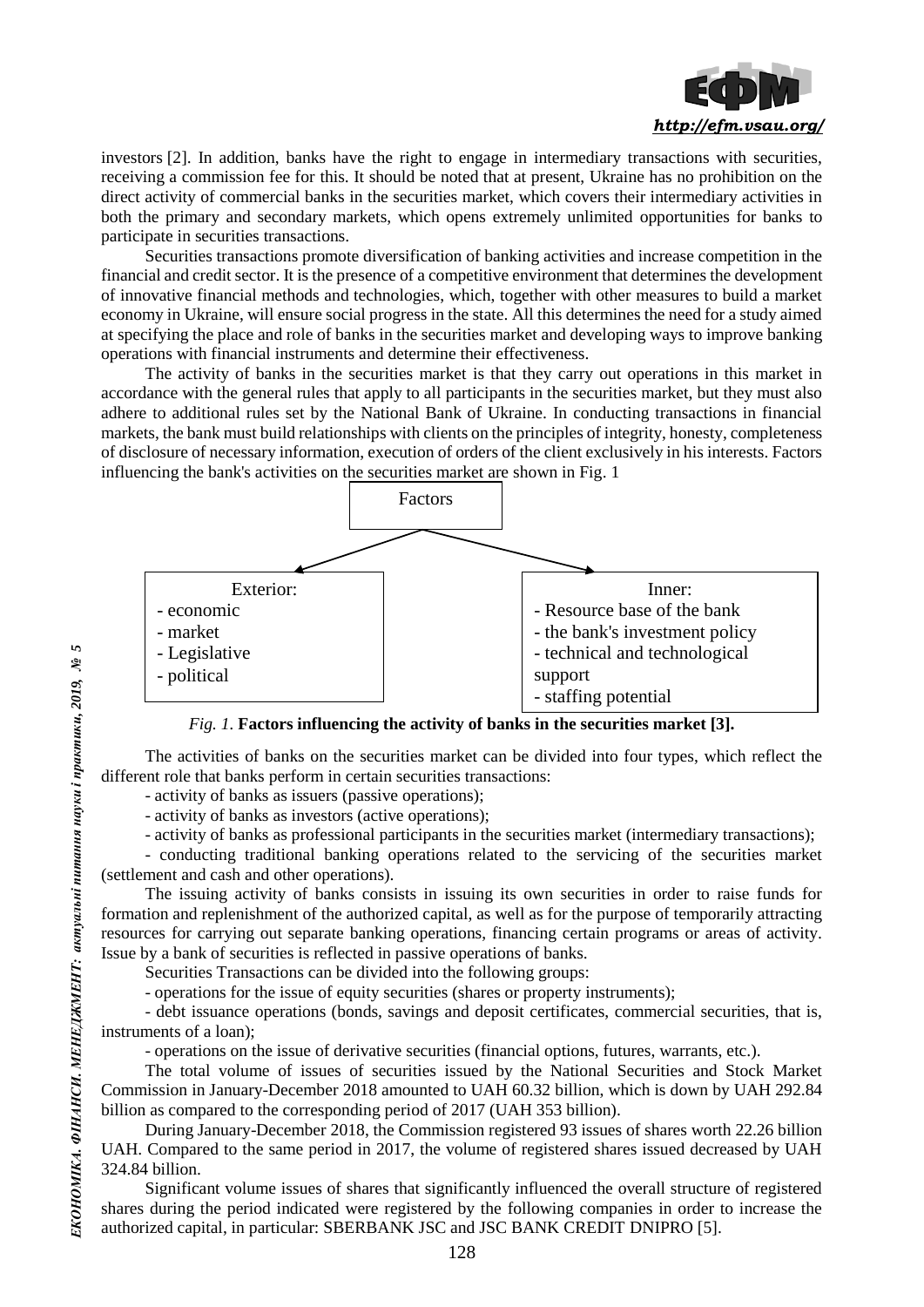

The growth of banks' capital is due to NBU requirements for raising the minimum amount of authorized capital of banks up to UAH 500 million. by 2024 At the same time by the end of 2019 banks should increase their capital to 400 million UAH. The NBU has taken a tough position, which is conditioned by the fundamental characteristics of the banks. After all, the volumes of capital of any bank determine the general possibilities of its functioning in the market of financial services and a list of operations for which the bank can obtain licenses.

Table 1 lists the TOP 10 issuers in 2017.

The analysis of the information given in Table 1 shows that during 2017 among the issuers included in the TOP-10 and registered shares, most of them belong to banks.

Banks in Ukraine are becoming key players in the use of borrowed external and internal capital markets. The debt instruments market is becoming the primary and most reliable source for attracting longterm liabilities by banks through the issuance of their own securities.

*Table 1*

| $N_2$          | Name of the issuer                         | Volume of issue,<br><b>UAH</b> million | Share in total<br>volume of emissions,% |
|----------------|--------------------------------------------|----------------------------------------|-----------------------------------------|
|                | PJSC UKRAINIAN RAILWAY                     | 229 879                                | 70,77                                   |
| 2              | <b>PJSC Commercial Bank PrivatBank</b>     | 38 5 65                                | 11,87                                   |
| 3              | PJSC State Savings Bank of Ukraine         | 14 616                                 | 4,50                                    |
| $\overline{4}$ | Joint-Stock Commercial Joint-Stock Company | 10 301                                 | 3,17                                    |
| 5              | Industrial-investment bank                 | 7 7 2 2                                | 2,38                                    |
| 6              | PAO State Export-Import Bank of Ukraine    | 6 5 1 9                                | 2,01                                    |
| 7              | PJSC Ukrposhta                             | 5 0 8 6                                | 1,57                                    |
| 8              | PJSC JSC Tobacco company "V.A.T.-PRILUKI"  | 2 5 9 2                                | 0.80                                    |
| 9              | PJSC VTB Bank                              | 1944                                   | 0.60                                    |
| 10             | PJSC United Mining and Chemical Company    | 1 199                                  | 0.37                                    |

**TOP-10 issuers who registered the largest share issues during 2017**

*Source: [7]*

During January-December 2018, the Commission registered 110 bonds of enterprises worth UAH 15.46 billion. Compared to the same period in 2017, the volume of registered bonds of enterprises increased by UAH 7,1 billion.

The TOP-10 securities traders with the largest volume of government bonds on the stock and overthe-counter markets will be presented in tables 2 and 3.

*Table 2*

# **TOP - 10 securities traders with the largest volume of trading in government bonds of Ukraine on the stock market during 2017**

| $\overline{\phantom{a}}$         |                                                     |                                             |  |
|----------------------------------|-----------------------------------------------------|---------------------------------------------|--|
| Name of securities trader        | The volume of<br>contracts executed,<br>million UAH | Percentage of total<br>contract execution,% |  |
| LLC "INVESTMENT CAPITAL UKRAINE" | 24081,65                                            | 12,71%                                      |  |
|                                  | 17654,68                                            | 9,31%                                       |  |
| PISC STOCK BANK "UKRGAZBANK"     | 12373,77                                            | 6,53%                                       |  |
| PJSC "OTP Bank"                  | 11164,61                                            | 5,89%                                       |  |
| PJSC "ALPHA-BANK"                | 10060,20                                            | 5,31%                                       |  |
| PJSC "BANK AVANGARD"             | 8794,36                                             | 4,64%                                       |  |
| PISC "COMMERCIAL BANK" GLOBUS "  | 6666,57                                             | 3,52%                                       |  |
| LLC "I-NVEST"                    | 5564,49                                             | 2,94%                                       |  |
| PJSC "UKRSIBBANK"                | 4051,72                                             | 2,14%                                       |  |
| UNIVER CAPITAL LLC               | 3238,30                                             | 1.71%                                       |  |
|                                  |                                                     | PJSC "FIRST UKRAINIAN INTERNATIONAL BANK"   |  |

*Source: [7]*

The analysis of the information given in tables 2 and 3 shows that during 2017 among the securities traders, namely, the bonds included in the TOP-10 are commercial banks.

The total volume of issues of securities issued by the National Securities and Stock Market Commission in January 2019 amounted to UAH 1.83 billion, which is less by UAH 1.97 million compared to the corresponding period of 2018 (UAH 3.8 billion).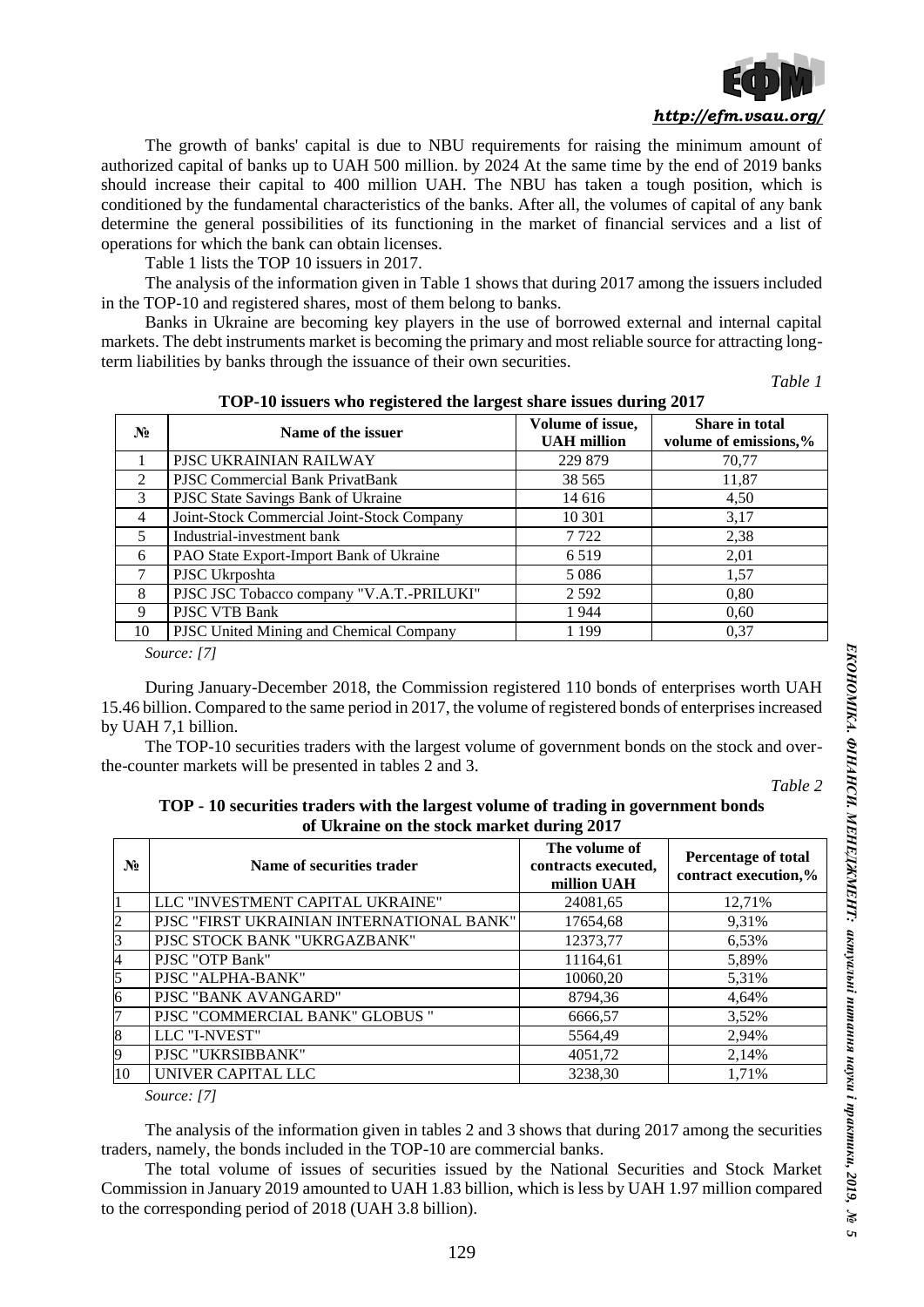

*Table 3*

| ur o'ni ame yn uit o ycr-uit-toumtri mariwr |                                                                         |                                                     |                                                    |  |  |  |
|---------------------------------------------|-------------------------------------------------------------------------|-----------------------------------------------------|----------------------------------------------------|--|--|--|
| $N_2$                                       | Name of securities trader                                               | Amount of contracts executed,<br><b>UAH</b> million | <b>Percentage of total</b><br>contract execution,% |  |  |  |
| 1                                           | PJSC "State Savings Bank of Ukraine"                                    | 19 0 26                                             | 28,57%                                             |  |  |  |
| 2                                           | PJSC "State Export and Import Bank of<br>Ukraine"                       | 14 8 33                                             | 22,27%                                             |  |  |  |
| 3                                           | PISC STOCK BANK "UKRGAZBANK"                                            | 8 7 1 1                                             | 13,08%                                             |  |  |  |
| 4                                           | PJSC "SibiBank"                                                         | 8 7 0 9                                             | 13,08%                                             |  |  |  |
| 5                                           | PJSC "UKRSOTSBANK"                                                      | 3 1 5 5                                             | 4,74%                                              |  |  |  |
| 6                                           | <b>UKRAINIAN</b><br><b>PJSC</b><br>"FIRST<br><b>INTERNATIONAL BANK"</b> | 4 1 6 3                                             | 6,25%                                              |  |  |  |
| 7                                           | PJSC "OTP Bank"                                                         | 2089                                                | 3,14%                                              |  |  |  |
| 8                                           | <b>COMMERCIAL</b><br><b>BANK</b><br><b>PJSC</b><br>"PRIVATBANK"         | 1406                                                | 2,11%                                              |  |  |  |
| 9                                           | PJSC "Raiffeisen Bank Aval"                                             | 1 3 0 6                                             | 1,96%                                              |  |  |  |
| 10                                          | PJSC "ALPHA-BANK"                                                       | 919                                                 | 1,38%                                              |  |  |  |

**TOP - 10 securities traders with the largest volume of trading in government bonds of Ukraine on the over-the-counter market**

*Source: [7]*

During January 2019, the Commission registered 7 issues of shares in the amount of 471.3 million USD. Compared to the same period in 2018, the volume of registered share issues increased by UAH 166 million.

Significant volumes of share issues that significantly influenced the overall structure of registered shares during the period indicated were registered by the following companies in order to increase the authorized capital, in particular: JSC "MEGABANK".

By the end of 2017, the portfolio of securities of the banking system of Ukraine increased by 28.14% and as of 01.01.2018 it was 425.79 billion UAH. Volume of T-bills owned by banks during 2017 increased by 41.23% to 360.8 billion UAH. It is important to note that during the same period, the volume of T-bills in the NBU portfolio fell to 360.6bn UAH. (-5.6%). In 2017, the NBU has repaired OVDPs in the total amount of 219.6 billion UAH, which made it possible to evenly distribute the burden to the State Budget for 30 years (66% of these OVDPs was converted into long-term national currency bonds with different maturity and profitability ratios to the level of inflation, the remaining 34% in long-term hryvnia OVDPs with fixed interest rates). At the same time, as of 01.01.2018, the ownership of the NBU is more than 48% of T-bills in circulation (57.21% as of 01.01.2017). It should be noted that large state banks are actually the only purchasers of government bonds on the domestic market.

At the same time, the attractiveness of T-bills for commercial banks is still largely due to the possibility of obtaining refinancing loans from the NBU and attracting funds on the interbank market under their collateral.

According to the results of the first quarter of 2018, the portfolio of securities of the banking system of Ukraine increased by 2,4% and as of 01.04.2018. corresponded to UAH 436.05 bln. The volume of Tbills owned by banks during the first quarter of 2018 decreased by 2.63% to UAH 351.3 billion. It is important to note that during the same period, the volume of T-bills in the NBU portfolio also fell to 350.3 bln. (-2.9%). At the same time, as of 01.04.2018 in the property of the NBU there are more than 46.9% of OVDPs in circulation (48.0% as of 01.01.2017). It should be noted that large state banks are in fact the only T-bills purchasers on the domestic market [5].

By investing in the stock market, banks aim at:

- profit from own investments in securities at the expense of interest received by the bank, dividends and growth of exchange rate of securities;

- gaining profit from providing services to clients with transactions in securities;

- expansion of the sphere of influence of the bank and attraction of new clients due to participation in the capital of enterprises and organizations.

The result of the investment operations of the bank is the formation of portfolios of securities of different types.

Formation of an effective portfolio of securities of the bank depends on the structuring and definition of a clear strategy for managing it, while taking into account the direct proportional dependence of income from investments in securities and an acceptable level of risk. Considering modern banking technologies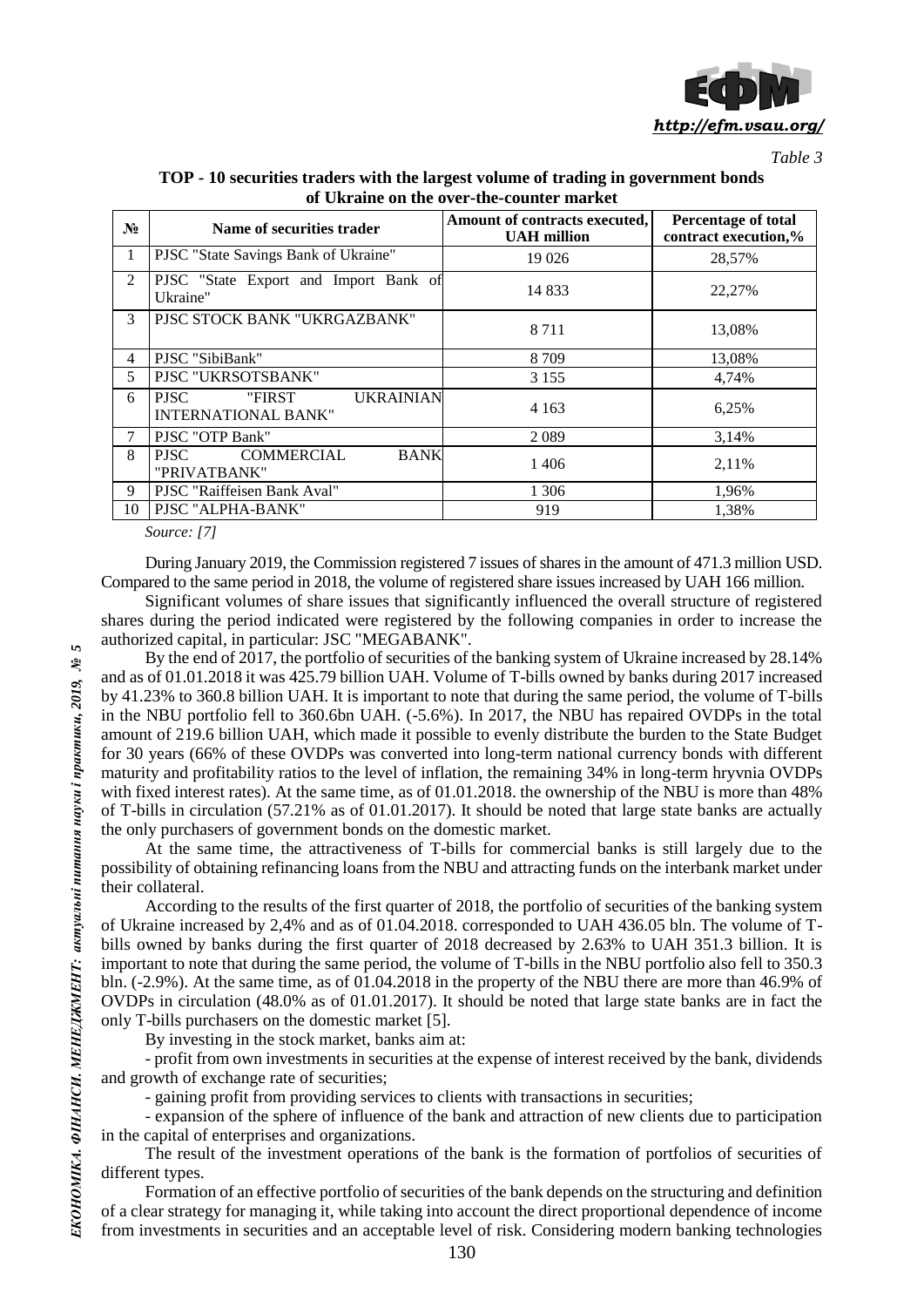

in the corporate securities market, methods for preventing risks in the implementation of financial investments, analyzing the investment of the banking system of Ukraine in securities, it is expedient to carry out an analysis of the volumes and structure of financial investments of banking institutions and the search for ways to improve the activities of banks in the stock market, aimed at increase the profitability and efficiency of investments. Analyzing the role and place of the banking system in the financial market, we distinguish two main interrelated functions: providing the economy with the necessary amount of payment means due to the multiplier effect and transformation of savings in investment [3].

Depending on the purpose of the acquisition, the characteristics of the securities, the possibility of their valuation at fair value and the terms of storage in the bank's portfolio, the securities are divided:

- Securities in a trading portfolio - purchased with the intention of their subsequent resale in the near future with a view to obtaining profit as a result of short-term fluctuations in their price (or dealership margin);

- portfolio of securities for sale - debt securities with fixed maturity, which the bank does not intend to hold until their maturity date; securities that the bank is ready to sell due to changes in market interest rates, liquidity needs, availability of alternative investments; shares and debt securities that make it impossible to determine fair value; financial investments in associates and subsidiaries acquired and held exclusively for sale within 12 months from the date of acquisition;

- portfolio of securities held-to-maturity - securities for which the bank intends and ability to hold to maturity.

- investments in associates and subsidiaries - investments in unit-linked securities, on the basis of which the bank has at least 20% (investments in associates) or at least 50% (investments in subsidiaries) of the voting rights of the investment object and which will be held in the portfolio of securities of the bank more than one year [4]

The trading portfolio should include only those securities that are rotated in an active and highly liquid market (stocks, bonds, investment certificates).

Debt securities with a fixed maturity date that the bank has no intention or ability to hold until the maturity date or in the presence of certain restrictions regarding the accounting of securities in the portfolio until repayment are accounted for in the securities portfolio; securities that the bank is ready to sell due to changes in market interest rates, liquidity needs, and the availability of alternative investments; shares and other non-fixed income securities that can not reliably determine fair value; financial investments in associates and subsidiaries acquired or held exclusively for sale within 12 months; other securities purchased to hold them in a portfolio for sale.

The bank's intentions when purchasing securities in a trading portfolio and a bank's portfolio for sale, as well as the length of the period of holding in portfolios, are somewhat similar. That is, both in the first and second variants, the bank should sell securities without holding them until the maturity date, so securities transactions in these portfolios can be called trading, and investments - short-term.

In the portfolio, the purchased debt securities with fixed payments or determinable payments, as well as fixed maturity, are accounted for repayment. Debt securities are classified as held-to-maturity if the bank intends and able to hold them to maturity for the purpose of obtaining interest income.

Investments in associates and subsidiaries include shares and other non-fixed income securities of the issuer that correspond to the definition of an associate or a subsidiary of the bank, except for those securities purchased and held exclusively for sale within 12 months from the date of acquisition.

The intention of the bank when purchasing securities in a portfolio to maturity and the intention to invest in associate and subsidiaries are also essentially similar, therefore, the operations of banks with these portfolios can be called investment, and investments - long-term [3].

Investment returns on investment portfolios may be small, but the bank pursues objectives such as controlling the management of these companies and ensuring its presence in the most dynamic markets. Portfolio investments are only partially aimed at increasing real capital [9]. The main objectives of the investment of commercial banks in securities of Ukraine are: achievement of liquidity, receipt of income, increase of investments, saving of funds and minimization of banking risks. It is impossible to achieve all goals at the same time, it is necessary to find a compromise solution, that is, to find out that the bank is currently a priority and what is secondary. That is why the spraying of bank investments by types of securities and, as a consequence, the formation of an investment portfolio make it possible to combine different goals of investment activity.

Activities of banks as professional participants in the securities market provides for the following types of professional activities: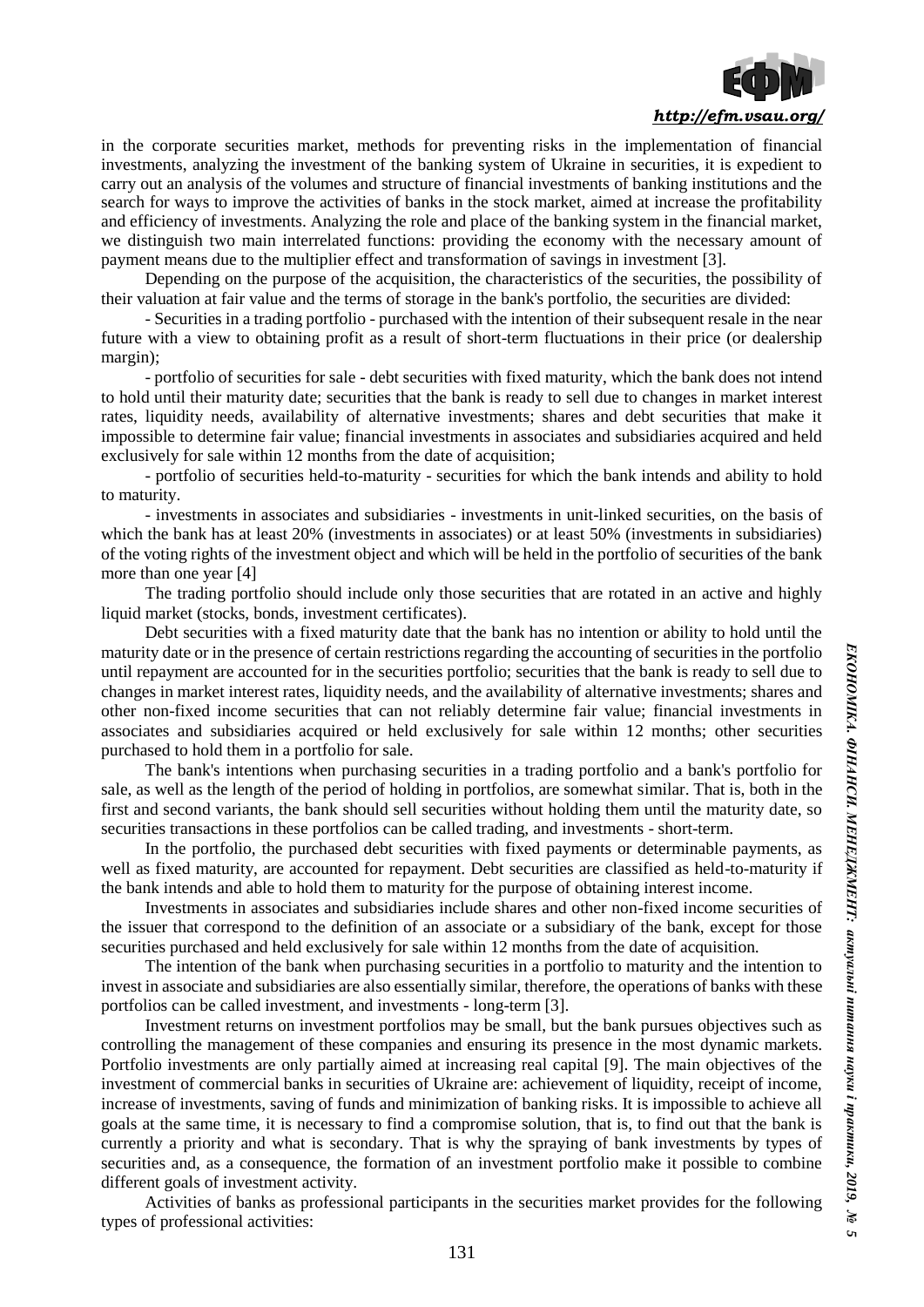

- brokerage - realization by the bank of transactions with securities as an intermediary and obtaining for this commission;

- Dealer - conducting transactions on sale and purchase of securities on its own behalf and at its own expense;

- management of a portfolio of securities - carried out by the bank on its behalf for remuneration for a certain period of trust management transferred to him in the possession and belonging to another person in the interests of this person securities;

- clearing - activity on the definition of mutual obligations and their offset on the supply of securities and settlements thereunder;

- Depositary - provision of services for the storage of certificates of securities or accounting and transfer of securities rights.

**Conclusions**. In general, one can speak of a positive trend in the activity of commercial banks in the securities market. Nevertheless, there are certain negative factors that restrain the process of securities transactions by banks, therefore, there is a need to develop ways to overcome them. Since the main problem is the underdevelopment of the stock market itself, the following tasks need to be addressed: increasing capitalization, liquidity and transparency of the stock market; improvement of market infrastructure and ensuring its reliable and efficient functioning; improvement of the mechanisms of state regulation, supervision on the stock market and protection of investors' rights; stimulation of further development of the stock market of Ukraine.

In the stock market you can distinguish three conditional trends in the activities of a commercial bank: as an issuer, as an investor and as a professional its participant.

An important indicator for the Ukrainian securities market is the achievement of the level of world financial markets, the increase in demand for shares of Ukrainian issuers from foreign funds, as well as the gradual transfer to the stock market of funds from the currency market and the market of bank deposits.

The prospect of further research is an analysis of the dynamic characteristics of the banks' activity in the stock market, since the development of securities transactions may become one of the key elements in ensuring the integration of the Ukrainian banking system into the world economic space.

#### **List of the Used Sources**

1. Береславська О.І. Діяльність банків на ринках цінних паперів України. *Збірник наукових праць Університету державної фіскальної служби України.* 2016. №2. С. 21 – 30.

2. Брітченко О.М. Роль комерційних банків в розбудові фондового ринку. *Вісник НБУ*.-2005.-  $N<sub>2</sub>4 - C. 23 - 27.$ 

3. Миколишин М.М. Аналіз діяльності банків України на ринку цінних паперів. *Вісник університету банківської справи.*2016. №3. С. 29 – 35.

4. Офіційний сайт Національного банку України [Електронний ресурс]. – Режим доступу : http://www. bank.gov.ua.

5. Офіційний сайт Національної комісії з цінних паперів та фондового ринку URL: https://www.nssmc.gov.ua.

6. Пурій Г.М. Особливості здійснення операцій комерційних банків на ринку цінних паперів. *Вісник Київського національного університету ім. Тараса Шевченка.* 2011. №102. С. 54 – 56.

7. Річний звіт Національної комісії з цінних паперів та фондового ринку за 2017 рік. URL: https://www.nssmc.gov.ua/wp-content/uploads

8. Тиркало Р.І., Кравчук І.С. Банківські операції з цінними паперами: монографія. Тернопіль: Карт-бланш, 2004. 211с.

9. Циганов С.А. Особливості функціонування комерційних банків на ринку цінних паперів. *Фінанси України*. 2000. №6. С.123 – 124.

10. Чмутова І. М, Пересунько О.В. Комплексний підхід до аналізу операцій банку з цінними паперами. *Науковий вісник Ужгородського університету. Серія «Економіка».* 2014. Спецвипуск 28. Ч.ІІІ. С. 219–228.

11. Штанько О.Д. Сучасні тенденції функціонування світових фондових ринків. *Академічний огляд*. 2013. № 2 (39). С. 170 – 176.

# **References**

1. Bereslavska O.I.(2016) Diialnist bankiv na rynkakh tsinnykh paperiv Ukrainy [Activity of banks in the securities markets of Ukraine]. *Zbirnyk naukovykh prats Universytetu derzhavnoi fiskalnoi sluzhby Ukrainy*. – *Collection of scientific works of the University of the State Fiscal Service of Ukraine,* 2, 21 – 30 [in Ukrainian].

 $\mathbf{5}$